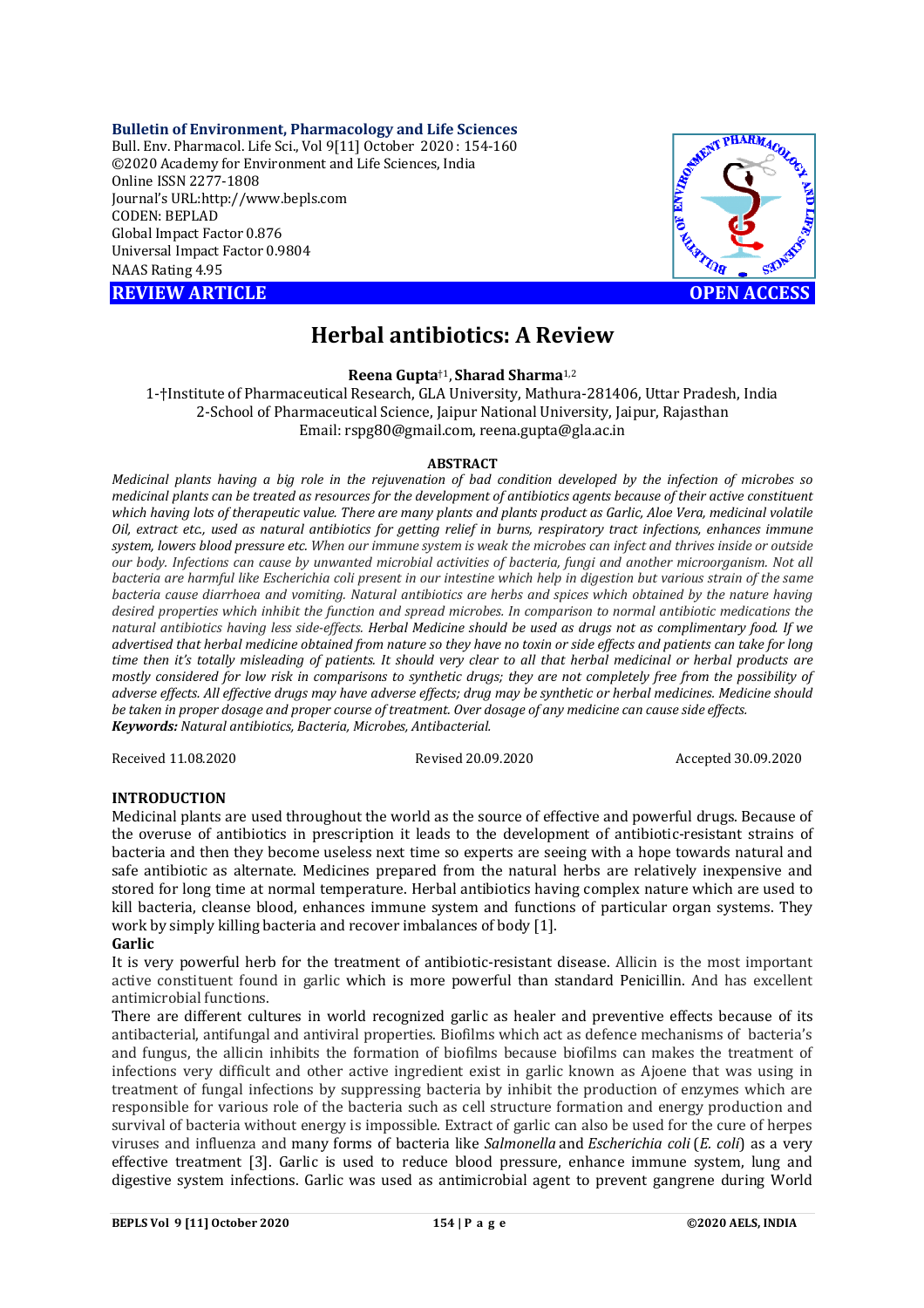Wars [4]. 2.5% of fresh garlic used as a mouth wash and give excellent antimicrobial activity but having Bad breath and unpleasant taste in a recent clinical trial [5,6].

# **Honey**

It not having only nutritional value but also having health benefits as a traditional medicine that are used in the curing of tuberculosis, eye diseases, throat infections, bronchial asthma, worm infestation, eczema, constipation, wounds, healing of ulcers [7]. From ancient time honey applied on wounds to heal and prevents infection as antibiotics and nowadays it useful in treating chronic wounds, burns, ulcers, skin sores. The antibacterial effects are due to its hydrogen peroxide content. Wounds infected with methicillin-resistant *Staphylococcus aureus* treated with honey very effectively by providing a protective coating. The character of honey like as glucose oxidase, hydrogen peroxide, low water acidity and honey prevent the growth of bacteria and yeast [8]. The minimum concentration of honey sufficient for complete inhibitory growth of bacteria. The antibacterial activity of honey is effective against many bacterial pathogens and fungi [9].

### **Ginger**

It is used as a natural antibiotic. Ginger having the ability to fight against bacteria and helpful in seasickness and nausea and to lower blood sugar levels. Chemical constituents like zingerone, gingerol, terpenoids, zerumbone, gingerdiol, shogaol and flavonoids which gives excellent antimicrobial properties by inhibiting the formation of biofilms. The ginger can normalize the production of acid in stomach so the activity of bacteria *H. pylori* bacteria grow in stomach in the presence of acid can be reduced acidity by ginger.

### **Clove**

Water extract of clove effective against various kinds of bacteria including *E. coli*, *Staphylococcus aureus, Pseudomonas aeruginosa*. Active constituents of clove, eugenol which having excellent antibacterial properties because of having the capacity to destroy the outer layer of bacterial cells by inhibit the production of protein synthesis and it results the inhibition of bacterial growth and in last death of bacteria. Eugenol has antibacterial activity against *S. typhi* [10].

# **Tulsi**

Tulsi plant mostly leaf (dried or fresh) are used [11] and mainly three types are commonly found. *O. tenuiflorum* (or *O. sanctum* L.) contain two phytochemically and botanically different varieties like Rama tulsi (green leaves) and Shyamatulsi (purplish leaves) and *Ocimum gratissimum* is another variety of Tulsi called as Vanatulsi (dark green leaves) [12]. Tulsi having antibiotics activity against many bacteria like *Candida albicans*, *Staphylococcus aureus*, *Escherichia coli* because of presence of active constituents in it. *Ocimum sanctum* L. fixed oil having antibacterial activity in which found higher content of linoleic acid in against *Pseudomonas aeruginosa, S. aureus* and *Bacillus pumius*, the aqueous extract of *Ocimum sanctum* L. showed zones of inhibition against *Klebsiella*. Ursolic acid, Eugenol and carvacrol present in Tulsi possess antimicrobial activity against *Streptococcus mutans*. At the 4% concentration level these having maximum antimicrobial activity and enhances immunity and metabolic functions with lowering stress and possessing antioxidant property [13].

### **Turmeric**

It is a very well-known Indian spice which having antimicrobial properties and flavour. The chemical constituent Curcumin derived from the rhizome of *C. longa* is an active constituent of turmeric which having very important role in treatment of UTI (Urinary Tract Infections), stomach inflammations as antibacterial as well as antibiofilm activity [14]. Curcumin works as amphipathic and lipophilic so its easily penetrate cell membrane bacteria which results in its leakage and disruption [15]. Due to modulation of gene expression and inhibition of quorum sensing antibiofilm effect shown. It inhibits biofilm and also down regulate many quorum sensing-dependent virulence factors as the production of motility, alginate and swarming [16].

### **Rosemary**

It acts as effective natural antibiotic without side-effects in salmonella infections and staph infections and much effective in fighting quorum sensing bacteria. The Rosemary oil shown antibacterial activity of against Bacillus cereus, E. coli, Staphylococcus aureus, Salmonella choleraesuis, Aeromonas against *Bacillus cereus*, *E. coli, Staphylococcus aureus*, *Salmonella choleraesuis*, *Aeromonas hydrophila*, *Bacillus cereus, Staphylococcus aureus* and *Clostridium perfringens* [17]. Active constituents like isorosmanoletc, rosmarinic acid, carnosol, carnosic acid, rosmanol, epirosmanol and rosmaridiphenol work by interaction with the microbial cell membrane that caused change in hereditary material with changing the transport of electrons which results produced the loss of structure and its membrane functionality [18].

### **Black cumen**

*Nigella sativa* is herbal plant which is also called black cumen. The seed or it oil also used as a carminative, diuretic, lactagogue and vermifuge from past. It also used in the cure of rheumatic diseases,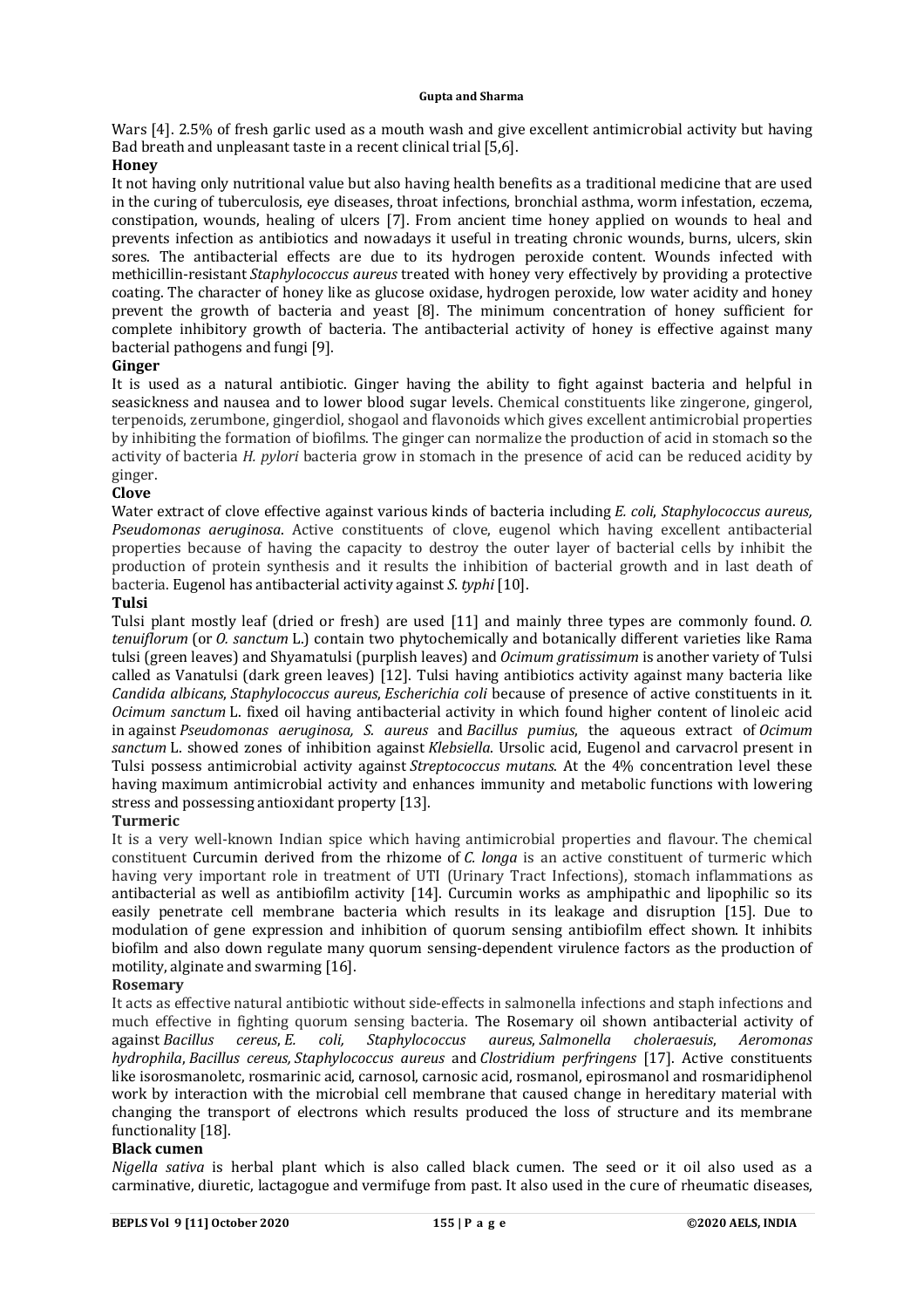fever, warts, bites of snake and asthma. Thymoquinone and thymohydroquinone obtained from the Extraction and isolation of the volatile oil of *N. sativa* having suppressive activity against gram-negative and gram-positive bacteria. Diethyl ether extract of *N. sativa* having combining effect with gentamicin and streptomycin exhibit synergetic effect with tobramycin, spectinomycin, erythromycin, nalidixic acid, doxycycline, chloramphenicol, co-trimoxazole, lincomycin, and ampicillin [19]. *N. sativa* seeds contain oil, protein, saponin, arachidonic acid and carbohydrate. The fixed oil is composed of eicosadenoic acid, linoleic acid, almitoleic acid, palmitic acid, myristic acid, stearic acid, sterols, fiber and oleic acid whereas the essential oil of *N. sativa* entails nigellone, carvacrol, thymol, α- and β-pinene, p-cymeme, d-limonene, d-citronellol thymoquinone and thymohydroquinone [20].

### **Mango**

*Magnifera indica* commonly known as mango belonging to family Anacardiaeceae is the most popular fruit bearing trees in the world. It is a good source of vitamin A. The main active constituents are the polyphenolics, flavonoids, triterpenoids. Mangiferin a xanthone glycoside major bio-active constituent, Seed kernel extract of mango showing inhibitory effect against *coliform* and *E. coli.* Trituration of mango kernel or its extract is being used in food products or cosmetics because of its bacteriostatic and antibacterial properties. Acetone leaf extract of mango show antibacterial activity against *S. typhi.* [21]. The acetone and methanolic extracts reduced the growth of gram-positive bacteria. Bioactive components present in this plant are thermostable. The application of these plant materials requires boiling for long periods but does not affect its efficacy. Temperature stability by plant extracts had earlier been reported in studies [22].

### **Onion**

*Allium cepa* is also called as bulb onion or garden onion, and is the widely grown species of the genus *Allium.* It having powerful flavonoids that have antibiotic effects and contain therapeutic sulfur compounds called cysteine sulphoxides and also having proteins, carbohydrates and phosphorus. If we eat white onion as raw regularly it showed its antioxidant and anti-inflammatory properties. Raw onion is also helpful in reducing swelling from bee stings and onion extract are used in the treatment of topical scars; onion used to treat intestinal infections from ancient time and antibacterial activity was evaluated against *V. cholerae*. By using disc diffusion method its revealed that *Allium sativum* was viricidal and had MIC of its aqueous extract is obtained to be 5–15 mg/dl and with acetone extract it was obtained to be 2.5–5 mg/dl [23]. Allium extract considered as a natural preservative or food additive. In addition to its nutritional values it also having the antibacterial activities against lots of both gram-negative and grampositive bacteria including *Bacillus subtilis, Salmonella,* and *E. coli* and this inhibiting action also noted on *Staphylococcus aureus* and results a complete inhibition of all strains tested at a concentration of 6.5 mg/ml. Effectiveness in antibacterial activity was depending on the type of onions and extracts concentration. Mostly extracts of onion in concentrations of 50% and it shown excellent antibacterial activity above 50% [24].

# **Persian cumin**

*Carum carvi* is also called as Persian cumin belongs to family Apiaceae, mostly contain volatile oil carvone and limonene. The fruits can be used as whole with pungent or anise-like flavor and aroma because of essential oils present in it. *C. Carvi* is used as antispasmodic, carminative and appetite enhancing agents. *C. Carvi* essen*ti*al oils controlled the Gram-positive and Gram-negative bacteria [25]. Caraway essential oil showed the maximum effect on *Acinetobacter spp, E. coli, staphylococcus aureus, Proteus spp*. and minimum effect on *Pseudomonas aeroginosa* [26].

| <b>Botanical name</b>                                                | Family         | Part used | Chemical              | <b>Activity</b> |
|----------------------------------------------------------------------|----------------|-----------|-----------------------|-----------------|
| (Common name)                                                        |                |           | <b>Constituents</b>   |                 |
| Allium sativum<br>$\left[$ Garlic $\right)$ $\left[$ 3 $\right]$     | Amaryllidaceae | Bulb      | ∩<br><b>ALLICIN</b>   | Antibiotic      |
| Syzygium<br>aromaticum<br>$\left[\text{Clove}\right]\left[10\right]$ | Myrtaceae      | Bud       | HO.<br><b>EUGENOL</b> | Antibiotic      |

TABLE 1: HERBAL SOURCES WITH ANTIBIOTIC ACTIVITY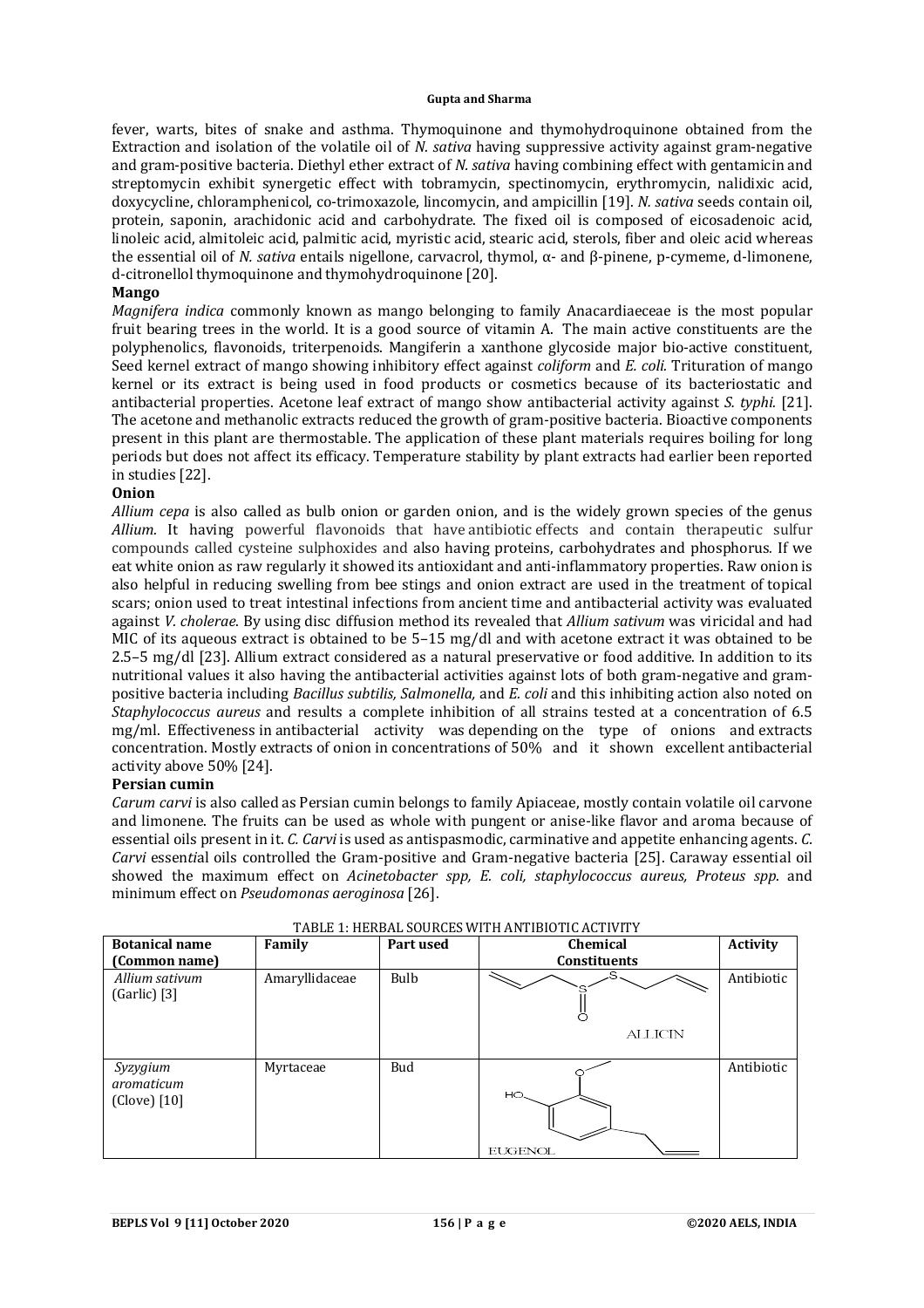| Cuminum<br>cyminum              | Apiaceae       | Fruit          |                                           | Antibiotic |
|---------------------------------|----------------|----------------|-------------------------------------------|------------|
| $(Cumin)$ [26]                  |                |                | о                                         |            |
|                                 |                |                |                                           |            |
|                                 |                |                |                                           |            |
|                                 |                |                | <b>CARVONE</b>                            |            |
|                                 |                |                |                                           |            |
| Ocimum sanctum                  | Labiatae       | Leaves         |                                           | Antibiotic |
| $(Tulsi)$ [12,13]               |                |                |                                           |            |
|                                 |                |                |                                           |            |
|                                 |                |                | $H_{\ell\ell\ell}$                        |            |
|                                 |                |                |                                           |            |
|                                 |                |                | ${\bf URSOLICACID}$                       |            |
|                                 |                |                | 青                                         |            |
|                                 |                |                |                                           |            |
|                                 |                |                | HO                                        |            |
|                                 |                |                |                                           |            |
|                                 |                |                |                                           |            |
|                                 |                |                | <b>EUGENOL</b>                            |            |
| Zingiber<br>officinale          | Zingiberaceae  | Rhizome        | QH                                        | Antibiotic |
| $(Ginger)$ [10]                 |                |                |                                           |            |
|                                 |                |                |                                           |            |
|                                 |                |                | ${\small \bf GINGEROL}$<br>HO             |            |
|                                 |                |                | ÒСH,                                      |            |
| Curcuma longa                   | Zingiberaceae  | Rhizome        |                                           | Antibiotic |
| (Turmeric) [14]                 |                |                |                                           |            |
|                                 |                |                | HO.<br>OН<br>$\textsc{CURCUMIN}\xspace$   |            |
|                                 |                |                | oсн,<br>$\frac{6 \text{CH}_3}{\text{OH}}$ |            |
| Rosmarinus officinalis          | Lamiaceae      | Leaves         | OН<br>OН                                  | Antibiotic |
| (Rosemary) [17,18]              |                |                |                                           |            |
|                                 |                |                |                                           |            |
|                                 |                |                | ROSMARINIC ACID<br>HO                     |            |
| Nigella sativa                  | Ranunculaceae  | Seed           | ÓН<br>CH <sub>3</sub>                     | Antibiotic |
| (black cumen) [19]              |                |                | $\Omega$                                  |            |
|                                 |                |                | CH <sub>3</sub>                           |            |
|                                 |                |                |                                           |            |
|                                 |                |                |                                           |            |
|                                 |                |                | $H_3C$                                    |            |
|                                 |                |                | <b>THYMOQUINONE</b><br>Ö                  |            |
| Mangifera indica                | Anacardiaceae  | Fruits, seeds, | ΟH<br>HO.<br>Ю,                           | Antibiotic |
| (Mango) [22]                    |                | flowers        | HO-                                       |            |
|                                 |                |                | HO-<br>ЮH                                 |            |
|                                 |                |                | òн                                        |            |
|                                 |                |                | MANGIFERIN                                |            |
|                                 |                |                | OН                                        |            |
| Allium cepa<br>(Union) [23, 24] | Amaryllidaceae | <b>Bulb</b>    | HO.                                       | Antibiotic |
|                                 |                |                |                                           |            |
|                                 |                |                | HO.                                       |            |
|                                 |                |                |                                           |            |
|                                 |                |                | HO <sup>-</sup>                           |            |
|                                 |                |                | Ő<br>ÒН                                   |            |
|                                 |                |                | <b>QUERCETIN</b>                          |            |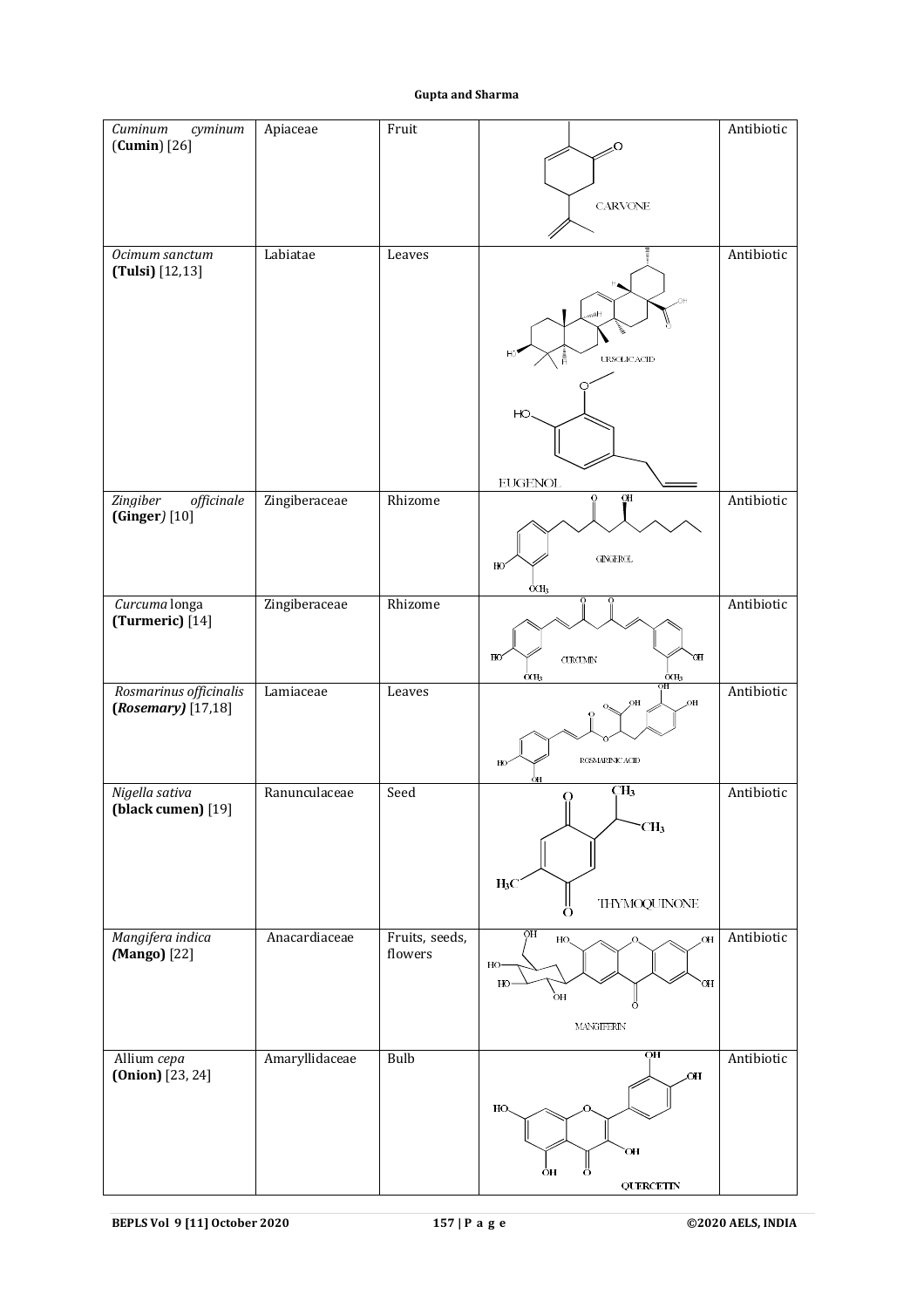| <b>Crude drugs</b>                | <b>Marketed Product</b> | <b>Manufacturer</b>                                    |
|-----------------------------------|-------------------------|--------------------------------------------------------|
| Allium sativum (Garlic)           | Lasuna                  | Himalaya drug                                          |
|                                   | Lashunadi bati          | Baidyanath                                             |
| Syzygium aromaticum (Clove)       | Himsagar tail           | Dabur                                                  |
|                                   | Dabur red paste         |                                                        |
| Cuminum cyminum (Cumin)           | Lukol                   | Himalaya drug                                          |
|                                   | Hajmola                 | Dabur                                                  |
| Ocimum sanctum (Tulsi)            | Shri tulsi              | <b>International Manufacturing</b><br>Corporation Ltd. |
|                                   | Diokof, Koflet          | Himalaya drug                                          |
|                                   | <b>Nomarks</b>          | Nyle herbals                                           |
|                                   | Kofol syrup             | Charak pharma                                          |
| Zingiber officinale (Ginger)      | Gasex                   | Himalaya drug                                          |
|                                   | Strepsil                | Boots piramil                                          |
|                                   | Sage massage oil        | Sage herbal                                            |
| Curcuma longa (Turmeric)          | J.P. Nikhar oil         | Jamuna pharma                                          |
|                                   | Purian                  | Himalaya drug                                          |
|                                   | Respinova               | Lupin lab.                                             |
| Rosmarinus officinalis (Rosemary) | Anti-Dandruff oil       | Himalaya drug                                          |
|                                   | Erina plus              |                                                        |
| Nigella sativa (Black cumen)      | Anti-Dandruff shampoo   | Himalaya drug                                          |
|                                   | Kankayan gutika         | Dabur                                                  |
| Mangifera indica (Mango)          | Ethosomal Gel           | Merck india Ltd                                        |
| Allium cepa (Onion)               | Allium Cepa             | Homeopathic                                            |
|                                   | Allium Cepa Plex        | Seroyal Genestra UNDA                                  |
|                                   | Allium Cepa 30C         | <b>Health Chemist</b>                                  |

#### TABLE: MARKETED PRODUCTS OF CRUDE DRUGS AND THEIR MANUFACTURER [30-32]

# **RISKS OF NATURAL ANTIBIOTICS**

It is not necessary that anything that is natural is counted as safe. Its only depends on amounts and concentrations of active ingredients of drug taken. Taking garlic in high concentration may enhance the risk of bleeding so not suggested for people having surgery or taking blood thinners. There are lots of phyto-chemicals having antibacterial efficacy but they are not used as commercial antibiotics still. So, plants must be explored for getting proper recognition of their therapeutic values, safety & efficacy which results so herbal can replace & used as an alternate of synthetic drugs [27].

### **WHEN TO USE PRESCRIBED ANTIBIOTICS**

Antibiotics prescribed for better recovery from illness and to prevent the spreading diseases. But currently drug-resistant diseases come in knowledge so doctors do not prescribe antibiotics if that are not much necessary. Antibiotics are given to inhibit the spread of very infectious diseases from having more harmful and give high recovery rate from illness. Antibiotic should be taken only when it prescribed and prescription should not be shared and neither should left-over before time even if feels better then completion of prescription prescribed. Medical expert tries their best to developed herbal antibiotics for antibacterial resistance because bacterial infection gives lots of threat to life [28].

### **WHY IS HERBAL ANTIBIOTICS NEEDED?**

Antibiotics used during any bacterial infection causing lots of side effect by disturbing natural functions of the body and destruction of good bacteria. These unwanted effects of antibiotics can completely kill or inhibited by the replacing with natural antibiotics. Herbal antibiotics gives effect by not just as bactericidal, but also boosting the body's natural power or immunity for future to save from bacterial infections. Mostly drug resistance does not develop with herbals antibiotics which many times we seen in pharmaceutically produced antibiotics and natural antibiotics does not give the bactericidal effect against beneficial bacteria which lived in our bodies and help us in many ways.

# **MODE OF ACTION OF CRUDE DRUG**

There are lots of crude drugs which having the antibacterial properties. The active constituents of the crude drugs like garlic, ginger, turmeric having approximately same mode of action on bacteria by reducing or inhibits the bio-films growth and rendering it so sensitive as antibacterial herbal drugs. The active constituents of clove and tulip also having the same pharmacological activity by blocking the production of genetic materials DNA and protein and inhibits the bacterial growth.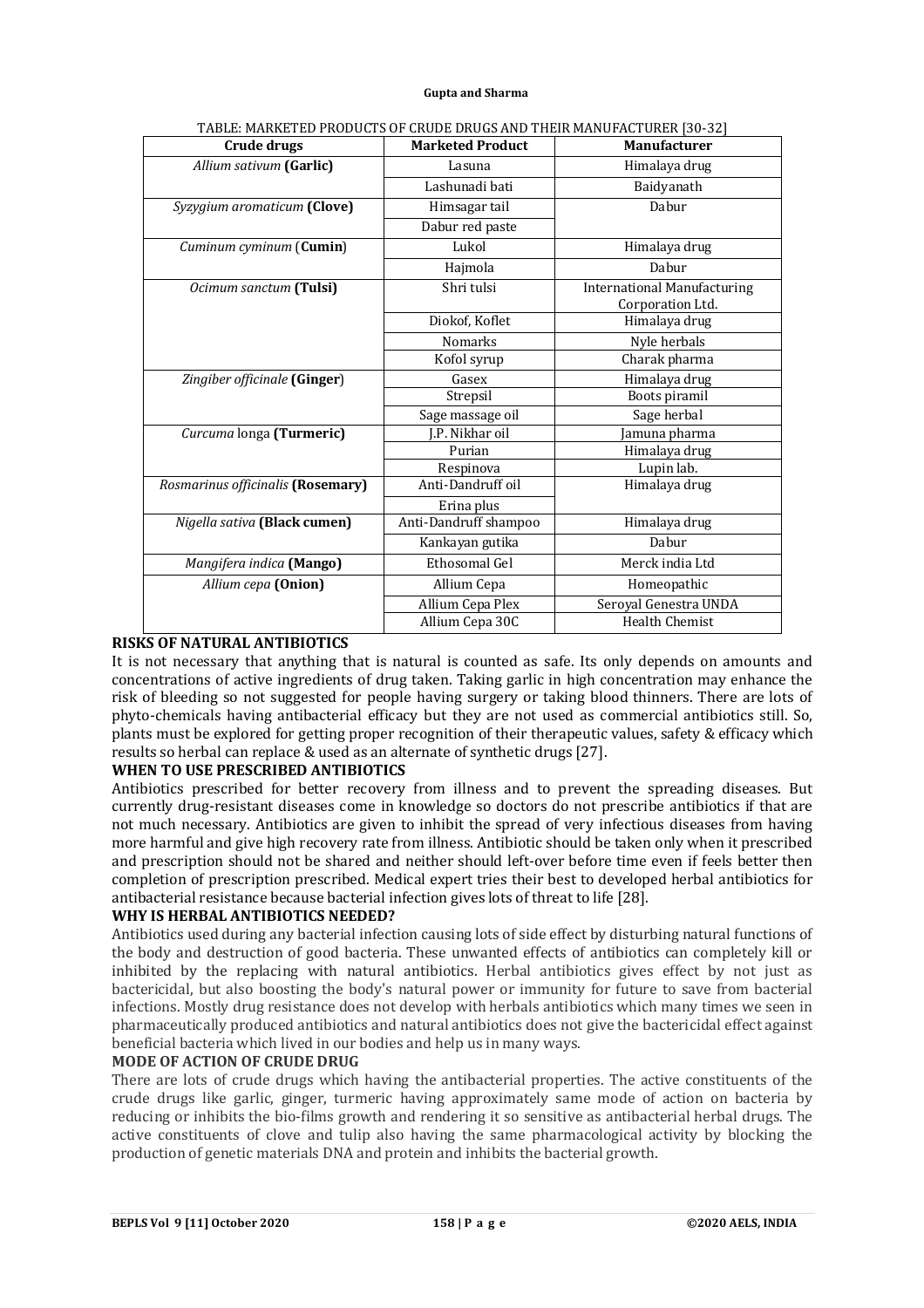# **ANTIBACTERIAL SPECTRUM OF CRUDE DRUGS**

There are two types of bacteria according to gram staining ie. gram positive and gram negative. These drugs having the broad-spectrum antibiotics, mostly drugs are given positive results in both cases like gram positive and gram negative. Tulsi, Turmeric, *Carum carvi, Allium cepa, Nigella sativum* give their positive antibacterial properties on both type of bacteria *like Bacillus subtilis, Salmonella, E. Coli* and *Staphylococcus aureus.*

# **CONCLUSION**

Herbal medicine is one of the most trusted aspects of complementary medicines. There are lots of studies which have been asserted the role of several herbs as antibiotics. Decrease in effectiveness with the enhance of toxicity of allopathic or synthetic drugs is increasing the problem so research personals move towards herbal as a hope because herbal crude drugs play an important significance in the development of herbal drugs to have more effective therapeutics. There is an urgent need to help the herbal drugs development to minimize the different cases of drug resistant microbes. The proper utilization of herbal drugs as medicines is improving the herbal drug development. There are lots of reasons to utilization of herbal crude drugs as medicines like in several cases a specific herbal drug to treat a specific disease and the use of herbal drugs as medicine have much power to give biocompatible, cheaper and effective herbal solutions and will increase the chance of the discovery of new medicines [29].

# **REFERENCES**

- 1. Basappa, K., Venu Gopal, J. (2013). Natural Alternatives to antibiotic agents. Asian J. Biomed. Pharm. Sci.,3(24):1-4.
- 2. Joy, P. P., Thomas, J., Mathew, S. Skaria, B. P. (1998). Zingiberaceous Medicinal and aromatic plants. Aromatic and medicinal plants research station, Odakkali, Asamannor, Kerala, India. 1-31.
- 3. Nathan, N. S. (2019). 12 Best Natural Antibiotics for Infections, Medlife. [https://www.medlife.com/blog/12](https://www.medlife.com/blog/12-) best-natural-antibiotics-infection/. (Accessed on April 6, 2020).
- 4. Tattelman, E. (2005). Health effects of garlic. Am. Fam. Physician,1;72(1):103-106.
- 5. Groppo, F., Ramacciato, J., Motta, R. *et al.* (2007). Antimicrobial activity of garlic against oral streptococci. Int. J. Dent. Hyg.; 5(2):109–115.
- 6. Basappa, K. et al. (2013). Natural alternatives to antibiotic agents. Asian J. Biomed. Pharm. Sci.,3(25):1-4.
- 7. Saeed, S., Tahereh, F., Fariborz, S. (2017). Honey and health: A review of recent clinical research. Pharmacog. Res.,9(2):121–127.
- 8. Patton, T., Barrett, J., Brennan, J., Moran, N. (2006). Use of a spectrophotometric bioassay for determination of microbial sensitivity to manuka honey. J. Microbiol. Methods,64:84–95.
- 9. Wilkinson, J. M., Cavanagh, H. M. (2005) Antibacterial activity of 13 honeys against *Escherichia coli* and *Pseudomonas aeruginosa*. J. Med. Food,8:100–103.
- 10. Devi, K. P., Arif, S., Nisha, R., Sakthivel, S., Pandian, K. (2010). Eugenol acts as an antibacterial agent against *Salmonella typhi* by disrupting the cellular membrane. J. Ethnopharmacol.,130:107–115.
- 11. Jamshidi, N. Cohen, M. M. (2017). The Clinical Efficacy and Safety of Tulsi in Humans: A Systematic Review of the Literature. Evid Based Complement. Alternat. Med.,2017:1-13.
- 12. Bhamra, S., Heinrich, M., Howard, C., Johnson, M., Slater, A. (2015). DNA authentication of tulsi (*Ocimum tenuiflorum*) using the nuclear ribosomal internal transcribed spacer (ITS) and the chloroplast intergenic spacer trnH-psbA. Planta Medica,81:20.
- 13. Srinivas, N., Sali, K., Bajoria, A. A. (2016). Therapeutic aspects of Tulsiunraveled: A review. J. Indian Acad. Oral Med. Radiol.,28 [1]: 17-23.
- 14. Karaman, M., Firinci, F., Arikan A. Z., Bahar, I. H. (2013). Effects of imipenem, tobramycin and curcumin on biofilm formation of *Pseudomonas aeruginosa* strains. Microbiol. Bul.,47:192–4.
- 15. Tyagi, P., Singh, M., Kumari, H., Kumari, A., Mukhopadhyay, K. (2015). Bactericidal activity of curcumin I is associated with damaging of bacterial membrane. PLoS One,10: 1-15.
- 16. Packiavathy, I. A., Priya, S., Pandian, S.K., Ravi, A.V. (2014). Inhibition of biofilm development of uropathogens by curcumin – An anti-quorum sensing agent from *Curcuma longa*. Food Chem.,148: 453–60.
- 17. Burt, S. (2004). Essential oils: Their antibacterial properties and potential applications in foods-A review. Int. J. Food Microbiol.,94:223–253.
- 18. Fung, D.Y.C., Taylor, S., Kahan, J. (1977). Effect of butylated hydroxyanisole (BHA) and buthylated hydroxytoluebe (BHT) on growth and aflatoxin production of *Aspergillus flavus*. J. Food Saf.,1:39–51.
- 19. Halawani, E. (2009). Antibacterial Activity of Thymoquinone and Thymohydroquinone of Nigella sativa L. and Their Interaction with Some Antibiotics. Adv. Biolog. Res.,3(5-6):148-152.
- 20. Heimesaat, M. M. (2017). Finding novel antibiotic substances from medicinal plants antimicrobial properties of nigella sativa directed against multidrug-resistant bacteria. Eur. J. Micro. Immun.,7[1]:92–98.
- 21. Hannan, A. Asghar, S., Naeem, T., Ullah, M. I., Ahmed, I., Aneela, S., Hussain, S. [2013]. Antibacterial effect of mango (Mangiferaindica Linn.) leaf extract against antibiotic sensitive and multi-drug resistant Salmonella typhi. Pak. J. Pharm. Sci.,26(4):715-719.